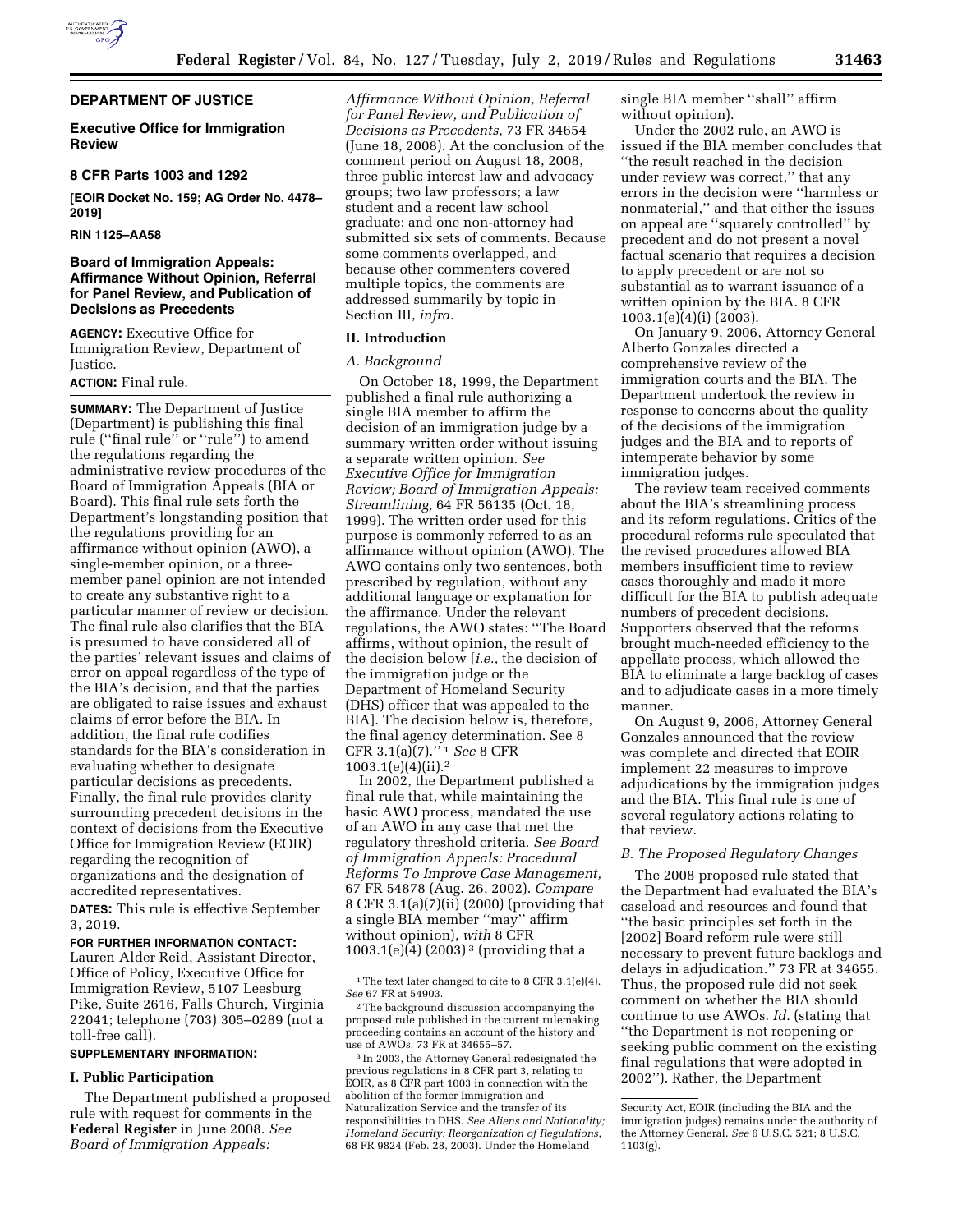proposed three specific adjustments that would: (1) Encourage the increased use of single-member written decisions instead of AWOs to address poor or intemperate decisions of immigration judges, (2) allow the use of threemember written decisions for the purpose of providing greater legal analysis for particularly complex cases, and (3) authorize three-member panels, by majority vote, to designate their decisions as precedent decisions. *Id.* 

# *C. Decisions Regarding the Recognition of Organizations and the Accreditation of Representatives*

At the time of the underlying proposed rule's publication, responsibility for administering EOIR's recognition and accreditation program, which recognizes organizations and authorizes accredited representatives to represent aliens in immigration proceedings before EOIR and in cases with DHS, lay with the BIA. Consequently, under its general authority to issue precedent decisions, the BIA would intermittently issue precedent decisions in cases involving recognition and accreditation issues. *See, e.g., Matter of United Farm Workers Found.,* 26 I&N Dec. 454 (BIA 2014) (addressing whether a recognized organization needs to apply for a representative's accreditation at more than one location). In 2017, responsibility for the recognition and accreditation program within EOIR was transferred from the BIA to the Office of Legal Access Programs (OLAP), but the transfer did not provide a mechanism by which EOIR could designate decisions as precedents. *See Recognition of Organizations and Accreditation of Non-Attorney Representatives,* 81 FR 92346 (Dec. 19, 2016). This rule would correct that deficiency.

# **III. Intent and Nature of the Regulations**

In each of the respects discussed below, the Department in this rulemaking is revising the regulations to clarify the intent and nature of the regulations relating to the form of BIA decisions and the scope of the BIA's consideration of issues presented on appeal. The Department's interpretations of the intended meaning of its regulations are fully consistent with the Attorney General's authority to issue regulations and clarify the intent, purpose, and nature of those regulations. *See INS* v. *Stanisic,* 395 U.S. 62, 72 (1969) (quoting *Bowles* v. *Seminole Rock & Sand Co.,* 325 U.S. 410, 414 (1945)) (an administrative agency's interpretation of its own regulations is entitled to '''controlling

weight unless it is plainly erroneous or inconsistent with the regulation'''); *Matter of Armendarez-Mendez,* 24 I&N Dec. 646, 653 (BIA 2008).

With regard to the provisions of the 2008 proposed rulemaking, the Department has considered the public comments, the continuing need to maintain AWOs as a necessary resource for BIA adjudication, and the goal of securing finality in immigration cases as efficiently as possible.

With respect to one proposal outlined in the proposed rule, the Department has determined that it will not revise EOIR's regulations to provide for publication of precedent decisions by majority vote of the permanent Board members assigned to a three-member panel. Although the Department recognizes that a single member or a panel of BIA members is able to address and resolve issues in a thorough and judicious manner, the Department also recognizes that the BIA's published decisions representing the views of the majority of the *en banc* BIA are important in ensuring accuracy, consistency, uniformity, and clarity in the BIA's guidance and interpretation of relevant law and regulation. The current process better provides for the consistency of BIA case law. *See Matter of Burbano,* 20 I&N Dec. 872, 873–74 (BIA 1994). Apart from this decision regarding publication by majority vote, this final rule adopts, with changes, the regulatory amendments set forth in the proposed rule.

Finally, the Department is including a related revision to the regulations to clarify the intent to provide for the issuance of precedent decisions in the context of the recognition and accreditation program.

## *A. The Form of a Board Decision*

The 2008 proposed rule discussed the Department's interpretation of the BIA's regulatory structure regarding the BIA's decision to issue an AWO or a singlemember or three-member decision. 73 FR at 34656–57. The purpose of thats discussion was to clarify that institutional concerns, which are uniquely within the BIA's expertise, may factor into the assessment of what form of decision to issue. The Department presented that discussion in regards to both the proposal to allow BIA members to exercise discretion in determining whether to issue an AWO, 73 FR at 34656, and the proposal to clarify that the regulations do not create any substantive or procedural right to a particular form of BIA decision, 73 FR at 34657.

Commenters raised several objections to the discussion in both contexts. With regard to the BIA's discretion, the proposed rule stated that:

In determining whether to exercise its discretion to issue an AWO or a singlemember opinion, the Board may consider available resources to balance the need to complete cases efficiently while evaluating whether there is a need to provide further guidance to the immigration judge, the parties, and the federal courts through a written decision addressing the issues in a case.

73 FR at 34356. The commenters who raised issues concerning this statement argued that the BIA's caseload and resources should have no bearing on what form of decision the BIA uses or whether to resolve an appeal by an AWO or other type of decision. One commenter suggested that if caseload and resources are considerations, a BIA member might use the streamlining process to ''deny an immigrant's claim, rather than grant relief, on the grounds that the Board member reviewing the case simply lacked the time or inclination to spend his or her resources writing a reasoned, public opinion for that particular case.

The BIA employs a staff of attorneys, paralegals, and support personnel that prepares the cases and draft decisions for BIA member review. In particular, under the BIA's case-processing system, a staff attorney reviews a case and recommends issuance of a decision as an AWO, a single-member decision, or a three-member decision. A BIA member then decides what form of decision to issue after an independent review of the record of proceedings and consideration of the nature of the case, the issues and arguments presented by the parties in support of the appeal or motion, and prior agency decisions. The BIA member also assesses whether the regulatory criteria set forth in 8 CFR 1003.1(e)(4)(i), (e)(5), or (e)(6) require the issuance of an AWO decision, warrant a single-member decision, or warrant referral to a three-member panel for decision. Thus, a BIA member—in contrast to the commenter's suggestion—does not decide whether to issue an AWO based on whether he ''lack[s] the time or inclination to spend his or her resources writing a reasoned, public opinion for that particular case.''

The Department seeks to clarify that the use of an AWO does not reflect an abbreviated review of a case, but rather reflects the use of an abbreviated order to describe that review where the regulatory requirements of 8 CFR 1003.1(e)(4)(i) are met. The Department also seeks to clarify that a case before the BIA undergoes tiers of staff screening and review with a BIA member who ultimately determines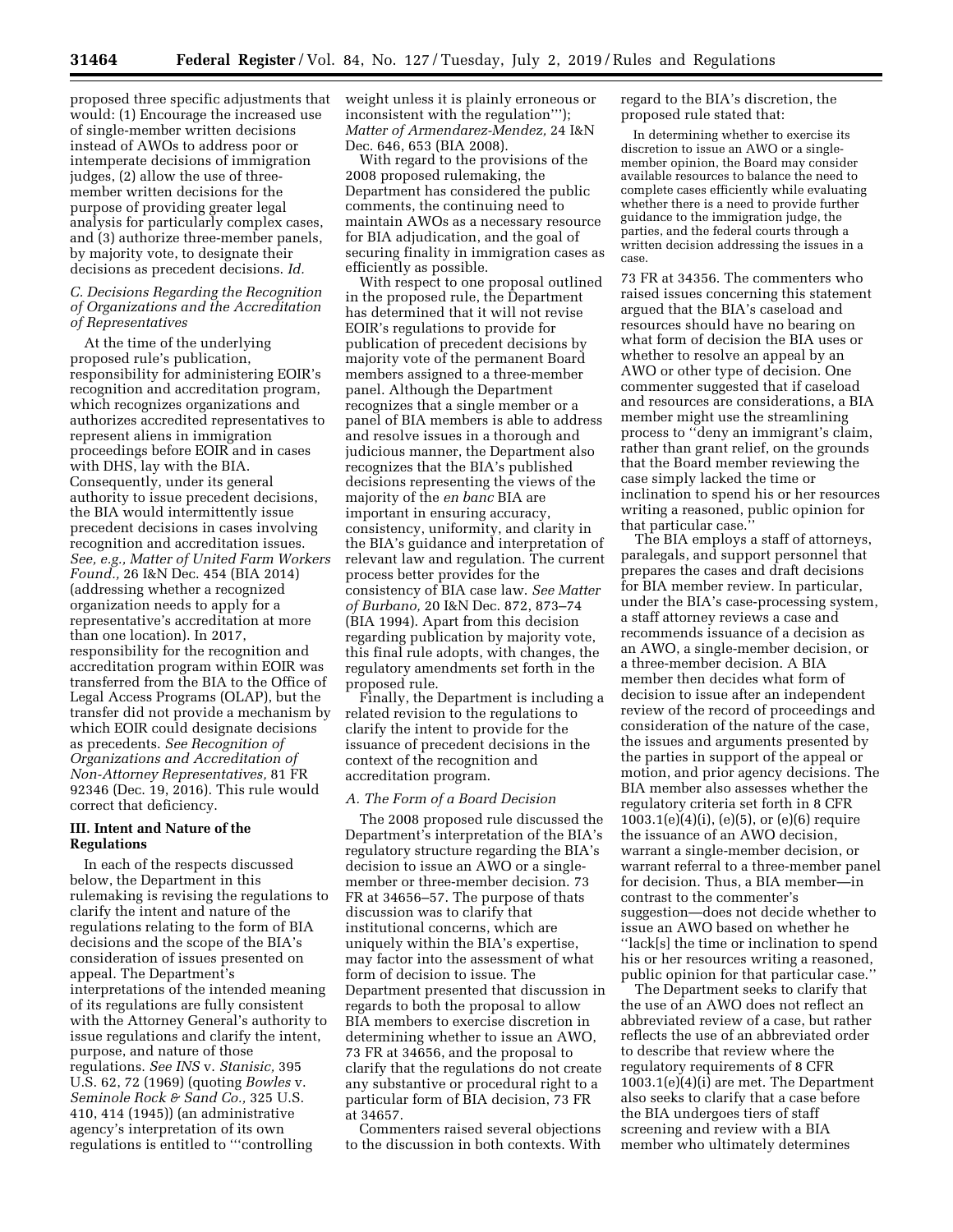what form of decision to use. Accordingly, the Department is satisfied that each case has undergone thorough and complete review before a determination of whether an AWO is required. This final rule retains an AWO as a mandatory form of decision to be issued in appropriate situations.

Taking into account caseload and resources in deciding what form of decision the BIA chooses to issue is not new. In 1999, Attorney General Janet Reno linked resource and caseload concerns to the form of the BIA's dispositions when she created the first AWO and single-member reforms and observed that three-member written opinions are time consuming, require significant resources, and should be used selectively. *See* 64 FR at 56136–38; *see also Matter of Burbano,* 20 I&N Dec. at 874 (recognizing that ''summary treatment of a case does not mean that we have conducted an abbreviated review of the record or have failed to exercise our own discretion''). The BIA in 1998 received in excess of 28,000 new cases, and concerns about resource management have grown only more pronounced in the intervening years; in fiscal year 2018, for example, the BIA received more than 49,000 new cases.

Attorney General Reno also explained that, ''[e]ven in routine cases,'' the ''process of screening, assigning, tracking, drafting, revising, and circulating cases is extremely time consuming.'' 64 FR at 56137. In addition, she explained that ''disagreements concerning the rationale or style of a draft decision can require significant time to resolve.'' *Id.* Attorney General Reno concluded that the BIA should use more streamlined forms of dispositions and become selective in using three-member decisions. *Id.* The Department further stated in the 1999 rule that using streamlined forms of decisions would ''allow the Board to manage its caseload in a more timely manner'' and ''maintain a viable appellate organization that handles an extraordinarily large caseload.'' 64 FR at 56138. Similarly, in 2002, Attorney General John Ashcroft cited caseload and resource considerations as the justification for expanding the streamlining procedures to promote the issuance of AWOs and to normalize single-member decisions. *See* 67 FR at 54879. Although former Attorney General Reno's statements in the proposed rule about caseload considerations, internal resources, and layers of review pertained primarily to issuing single-member decisions instead of three-member decisions, these considerations are also relevant when a single BIA member assesses whether an

AWO would most efficiently use the BIA's limited resources in resolving an appeal.

The 2008 proposed rule expressed concern that some courts have construed the regulations to permit judicial review of the BIA's decision about what form of opinion to issue, independently of the merits of the final agency position, and that this ''additional layer of review in some circuits is not consistent with the [2002] rule's goal of promoting efficiency and finality in the immigration system.'' 73 FR at 34657. The proposed rule sought to address this concern by clarifying that regulations providing for an AWO, a single-member opinion, or a threemember panel opinion were intended to reflect an internal agency directive created for the purpose of efficient case management and disposition of cases pending before the BIA, and were not to be interpreted to create any substantive or procedural rights enforceable before any immigration judge, the BIA, or any court. Several commenters raised issues concerning this proposed amendment.

The commenters wrote that the agency may not eliminate an alien's ''right'' to review of a BIA member's judgment to issue an AWO or other form of BIA decision. The courts of appeals that have reviewed challenges to the streamlining process have uniformly concluded, however, that respondents have no constitutional or statutory right to a particular form or manner of a BIA decision. *See Zhang* v. *U.S. Dept. of Justice,* 362 F.3d 155, 157–58 (2d Cir. 2004); *Yuk* v. *Ashcroft,* 355 F.3d 1222, 1229–32 (10th Cir. 2004); *Dia* v. *Ashcroft,* 353 F.3d 228, 242 (3d Cir. 2003) (*en banc*); *Denko* v. *INS,* 351 F.3d 717, 729–30 (6th Cir. 2003); *Falcon Carriche* v. *Ashcroft,* 350 F.3d 845, 850– 51 (9th Cir. 2003); *Khattak* v. *Ashcroft,*  332 F.3d 250, 252–53 (4th Cir. 2003); *Georgis* v. *Ashcroft,* 328 F.3d 962, 967 (7th Cir. 2003); *Mendoza* v. *U.S. Att'y Gen.,* 327 F.3d 1283, 1288–89 (11th Cir. 2003); *Albathani* v. *INS,* 318 F.3d 365, 376–77 (1st Cir. 2003). Thus, the Department is not eliminating an existing substantive right, but is simply clarifying the original intent underlying the streamlining regulation that the form of the BIA's decision should not be reviewable.

Indeed, the 2002 final rulemaking explained that there is no statutory right or law requiring a particular form of decision or method of review before the BIA. 67 FR at 54883, 54888–90. Because the BIA is established under the Attorney General's regulations, he ''is free to tailor the scope and procedures of administrative review of immigration matters as a matter of discretion.'' 67 FR

at 54882 (citing, *e.g., Vermont Yankee Nuclear Power Corp.* v. *NRDC,* 435 U.S. 519, 524–25 (1978)). The 2002 final rulemaking also quoted the Supreme Court's admonition against review of certain agency matters, stating that

'' 'administrative agencies should be free to fashion their own rules of procedure and to pursue methods of inquiry capable of permitting them to discharge their multitudinous duties.' '' *Id.*  (quoting *Vermont Yankee,* 435 U.S. at 524–25 (quoting *FCC* v. *Pottsville Broad. Co.,* 309 U.S. 134, 143 (1940))).

Commenters also suggested that an independent review of the judgment of a single BIA member to issue an AWO is necessary to ensure the adequacy of the BIA's review. One commenter claimed that ''the AWO formula . . . affirms the result reached by the Immigration Judge but expressly eschews reliance on the Immigration Judge's reasoning and affords no information concerning the BIA's reasoning in affirming the decision.'' However, the immigration judge's decision becomes the final agency decision for the court's review and provides reasons for the decision that can themselves be reviewed. The 2002 final rulemaking explained that ''[t]he immigration judge's order provides the rationale'' for an AWO, and ''[t]he Department does not believe there is any basis for believing that providing a regurgitation of the same facts and legal reasoning . . . will be beneficial to the respondent or the reviewing courts in most cases.'' 67 FR at 54885–86. The 2002 final rule expressly designated the immigration judge's decision as the one to be reviewed, required standard language to that effect in each AWO, and prohibited the BIA from adding any explanation or reasoning. *See* 8 CFR 1003.1(e)(4)(ii). This prohibition pertains to a single member's reasons for affirming the immigration judge's decision. Thus, the language of the AWO itself states, ''The Board affirms, without opinion, the result of the decision below. *The decision below is, therefore, the final agency determination.*'' *Id.* (emphasis added).

Moreover, as several courts have already recognized, the BIA's judgment to issue an AWO is similar to the practices of several courts of appeals to issue a summary disposition, as a matter of judicial efficiency, in cases that are viewed as not raising novel or complex issues, or whose issues were adequately addressed by the lower court. *See, e.g., Ngure* v. *Ashcroft,* 367 F.3d 975, 984–85 (8th Cir. 2004); *Blanco de Belbruno* v. *Ashcroft,* 362 F.3d 272, 281–82 (4th Cir. 2004); *Dia,* 353 F.3d at 240 n.7; *Soadje*  v. *Ashcroft,* 324 F.3d 830, 832 (5th Cir.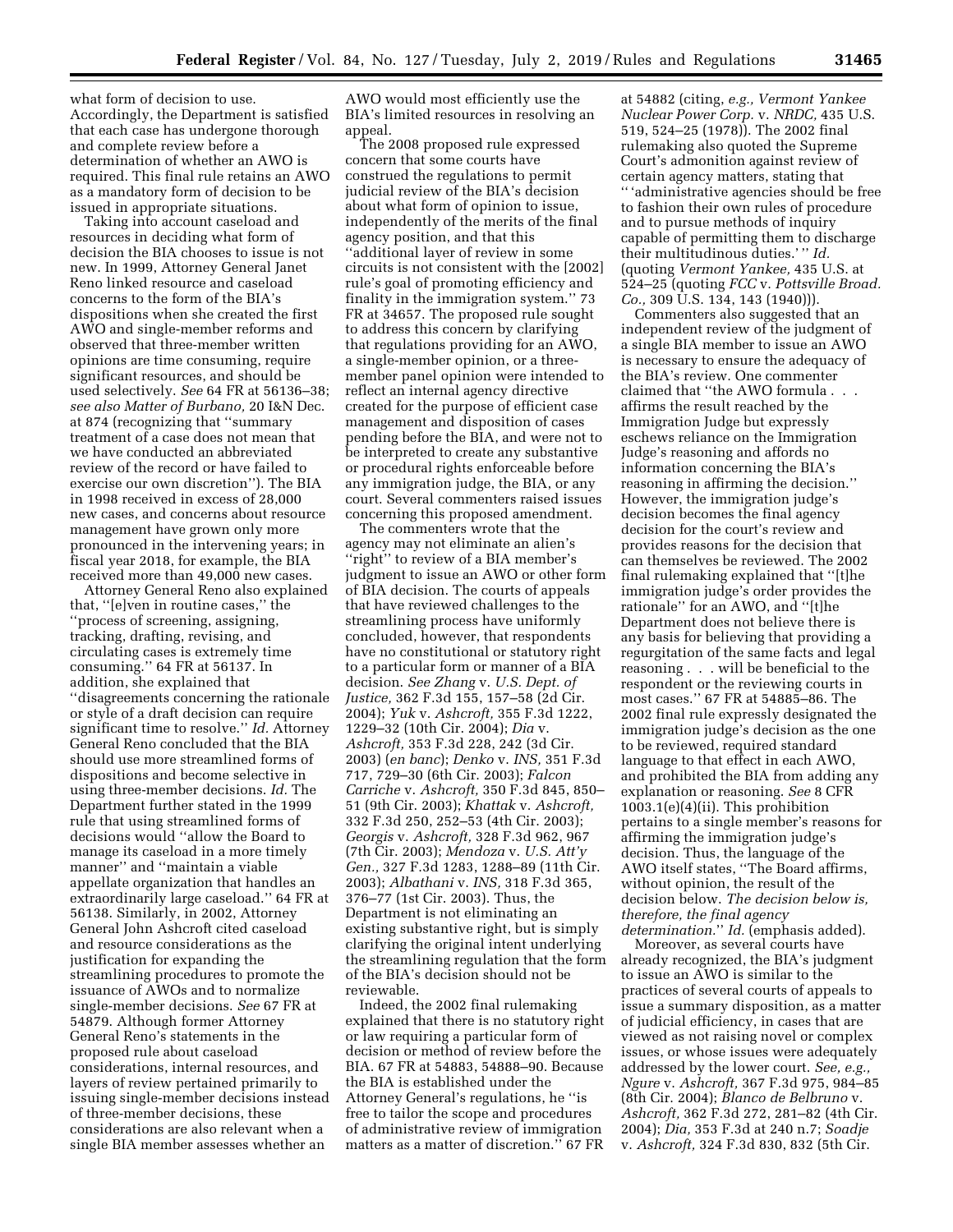2003); *see also* 8th Cir. R. 47B (allowing the use of an AWO if an opinion would have no precedential value and (1) factfindings are not clearly erroneous, (2) the evidence in support of a jury verdict is not insufficient, (3) the relevant administrative order is supported by substantial evidence on the record as a whole, or (4) no error of law appears); 3d Cir. Internal Operating Procedures 10.6 (after affording parties opportunity to submit argument regarding summary action, ''the court . . . may take summary action . . . if it clearly appears that no substantial question is presented or that subsequent precedent or a change in circumstances warrants such action''); 4th Cir. R. 36.3 (allowing the use of summary affirmance, following oral argument, where all judges on a panel agree that ''a case would have no precedential value, and that summary disposition is otherwise appropriate''). It has never been thought that the Supreme Court would review the propriety of a court's decision to use one of these summary dispositions, as opposed to the merits of the underlying decision, or that these sorts of summary dispositions are improper. *See Ngure,*  367 F.3d at 985.

Commenters also argued that the decision to dispose of an appeal by AWO should be reviewable as a means of resolving the ''jurisdictional conundrum'' that arises when a court is unable to determine, by virtue of the AWO, the extent to which the agency's decision rests upon grounds that it may review. This objection is invalid for several reasons.

As a preliminary matter, should a court be unable to ascertain if it has jurisdiction, the court may remand under traditional principles to the agency for clarification, without reviewing the decision to issue an AWO. *See SEC* v. *Chenery Corp.,* 318 U.S. 80 (1943); *see also Zhu* v. *Ashcroft,*  382 F.3d 521 (5th Cir. 2004) (finding flawed analysis of merits of asylum claim and remanding for clarification of whether the BIA agreed with the immigration judge's determination that the asylum application was untimely). If there have been new developments between the time of the immigration judge's decision and the BIA's AWO, and if the court is unable to determine the agency's decision on a question reserved for appeal, the court also has authority under *Ventura* principles to remand for an agency decision, again, without resorting to independent review of the decision to issue an AWO. *See INS* v. *Ventura,* 537 U.S. 12, 16–18 (2002) (per curiam); *Haoud v Ashcroft,*  350 F.3d 201, 208–09 (1st Cir. 2003) (remanding for an agency decision in

the first instance where there were intervening developments after the immigration judge's decision not addressed by his decision). Additionally, when it is possible to conclude that one reviewable ground of the agency's decision is valid and suffices as a basis for the immigration judge's decision, the jurisdictional conundrum simply falls away. *See, e.g., Garcia-Melendez* v. *Ashcroft,* 351 F.3d 657, 661–62 (5th Cir. 2003) (finding that respondent applying for cancellation of removal had not established ten years' continuous physical presence in the United States and denying the petition on that basis); *cf. Dia,* 353 F.3d at 272– 73 (Stapleton, J., dissenting) (noting that the court may remand for further explanation if the court, upon examination of the record, is unable to sustain the decision on the grounds stated by the immigration judge and is unable to determine the agency's reasoning on a particular point).

Commenters also objected that the Department's intent regarding the nature and purpose of its regulations is immaterial to whether a court may independently review the BIA's decision to issue an AWO. Settled case law, however, restricts judicial review of an agency's compliance with procedural rules in instances in which the rule in question is designed primarily to benefit the agency carrying out its functions, rather than ''to confer important procedural benefits upon individuals in the face of otherwise unfettered discretion.'' *Am. Farm Lines*  v. *Black Ball Freight Serv.,* 397 U.S. 532, 538–39 (1970). Agencies possess authority to create internal rules to govern their management and performance of their duties that are not intended to also create judicially enforceable rights. *See, e.g., Sandin* v. *Conner,* 515 U.S. 472, 481–83 (1995) (recognizing that regulations governing the adjudication of inmate disciplinary charges may be designed primarily to guide correctional officials in administering a prison, and not to create judicially enforceable rights in inmates). Under such circumstances, the agency's compliance with its processes is traditionally not subject to review because the decision whether to follow those processes is committed to agency discretion by law. *See Heckler* v. *Chaney,* 470 U.S. 821, 826, 836 (1985) (FDA policy statement that agency is ''obligated'' to investigate unapproved uses of an approved drug when such use became ''widespread'' or ''endanger[ed] the public health'' did not create procedural right to insist on

investigation of state's use of drugs in executing condemned prisoners).

The foregoing discussion and the relevant text in the final regulation seek to set forth the Department's position as it has existed since the establishment of the streamlining process and to clarify that the rules governing § 1003.1(e)(4) through (6) are internal agency rules designed to assist the BIA in efficiently managing its caseload and carrying out its duties. The 2002 rule was successful in creating procedures that increased efficiency and promoted finality in immigration cases. The rule was not intended to create an additional layer of judicial review or a substantive right to review the form of the BIA's decision. The efficient and fair adjudication of immigration appeals remains a priority of the Department. This revision to the regulations in no way reflects a diminished commitment to timely and fair adjudications at the administrative appeal level.

Accordingly, this final rule does not adopt the changes to 8 CFR 1003.1(e)(4) related to the AWO process in the proposed rule and retains the language noting that the decision to issue an AWO remains mandatory in appropriate circumstances. It also clarifies that a decision to issue any particular form of decision is a decision based on an internal agency rule or directive created for the purpose of efficient case management that does not create any substantive or procedural rights.

# *B. Scope of BIA's Dispositions on Appeal*

The 2008 proposed rule sought to provide regulatory authority for the Department's longstanding position regarding the scope of a BIA decision regardless of the form of the decision. First, the proposed regulatory text provided that ''[a] decision by the Board

. . . carries the presumption that the Board properly and thoroughly considered all issues, arguments, claims and record evidence raised or presented by the parties, whether or not specifically mentioned in the decision.'' 73 FR at 34663. The purpose of the proposed rule was to clarify that ''the Board need not specifically address every issue raised on appeal, but is presumed to have considered all properly raised issues on appeal in reaching its decision, even if that decision is an AWO or short order that does not specifically discuss every issue the parties may have raised on appeal.'' 73 FR at 34658 (citing, *e.g., Toussaint* v. *Att'y Gen.,* 455 F.3d 409 (3d. Cir. 2006)).

Second, the rule proposed that the BIA's decision, whether in the form of an AWO, a single-member decision, or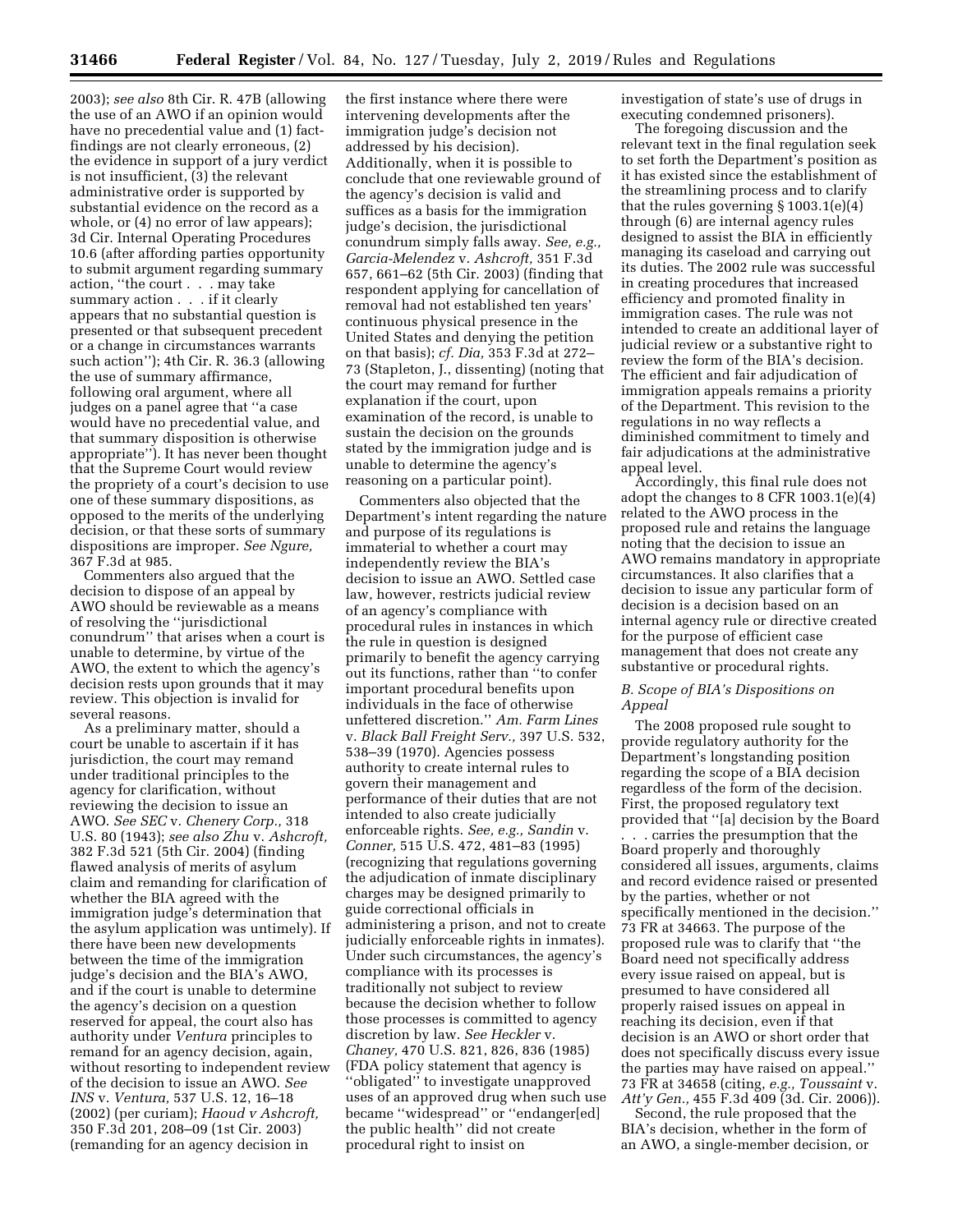a three-member panel decision, is based on issues and claims of error that the parties raised on appeal and is not to be construed as waiving a party's obligation to exhaust issues and claims before the BIA. 73 FR at 34663. The proposed rule sought to clarify the parties' obligations to identify issues, arguments, and claims of error on appeal in a meaningful manner and with sufficient precision, even in

instances where the BIA, in its discretion, *sua sponte* considers issues not raised on appeal. 73 FR at 34658. Third, the rule proposed to make clear that ''the Board may address an issue that was not raised on appeal *sua sponte.*'' *Id.* 

One commenter objected to the stated formalization of a presumption that the BIA properly and thoroughly adjudicates appeals before it, contending that the proposed rule would impede judicial review of BIA decisions and, in effect, would supersede the Department's commitment to provide a reasoned agency decision adequate for judicial review. The Department rejects this argument. The proposed presumption is simply a particularized statement of the well-settled presumption of regularity that attaches to agency processes. *See, e.g., INS* v. *Miranda,* 459 U.S. 14, 18 (1982) (presumption of regularity applied to agency adjudication of application for lawful permanent resident status). Board Members, like other government officials, ''d[o] their jobs fairly, conscientiously and thoroughly.'' *Angov* v. *Lynch,* 788 F.3d 893, 905 (9th Cir. 2015) (applying the presumption of regularity to a Department of State letter reflecting the overseas investigation of an asylum claim). Moreover, the proposed rule does not supersede other regulations that govern BIA adjudications and is not intended to impede judicial review or supersede pertinent circuit precedent. *See* 8 CFR 1003.1; *Matter of Olivares-Martinez,* 23 I&N Dec. 148 (BIA 2001); *Matter of Anselmo,* 20 I&N Dec. 25 (BIA 1989).

With regard to exhaustion, the commenter objected to the proposed rule on the grounds that it is an improper attempt to regulate the jurisdiction of the courts of appeals and that use of the term ''meaningful manner'' creates a more demanding standard than the prevailing standards reflected in judicial opinions. In light of the comment, and upon further consideration, the Department believes that revisions are warranted to clarify the intent of the proposed rule.

As initially proposed in 2008, the rule provided that a BIA decision ''is not to

be construed as waiving a party's obligation to exhaust administrative remedies by raising in a meaningful manner all issues and claims of error in the first instance on appeal to the Board.'' 73 FR at 34663. In adjudicating appeals, the BIA follows the party presentation rule. *See, e.g., Matter of M– A–S–,* 24 I&N Dec. 762, 767 n.2 (BIA 2009) (noting that DHS did not advance any argument on appeal about additional conditions on the immigration judge's voluntary departure order) (citing *Greenlaw* v. *United States,*  554 U.S. 237 (2008)). Under this rule, it is the responsibility of each party to advance its arguments on appeal to the BIA because adversarial proceedings ''rely on the parties to frame the issues for decision and assign to [the adjudicator] the role of neutral arbiter of matters the parties present.'' *Greenlaw,*  554 U.S. at 243. This principle applies throughout ''our adversary system, in both civil and criminal cases, in the first instance and on appeal.'' *Id.; see also Honcharov* v. *Barr,* No. 15–71554, 2019 U.S. App. LEXIS 15804, at \*5–6 (9th Cir. May 29, 2019) (explaining that ''[w]aiver and forfeiture are . . . important tools for preserving the structure of hierarchical court systems,'' and that these principles likewise ''hold in the context of removal proceedings in the [EOIR]''). The proposed rule sought to reaffirm the obligation of the parties to raise any and all issues and claims before the BIA. *See* 8 CFR 1003.3(b), 1003.2(b); *see also* 8 CFR 1003.2(c) (requiring the parties moving to reopen proceedings to identify and specify findings and errors and state new facts to be proved). Indeed, when a party fails to specify the reasons for appeal, the BIA may summarily dismiss it without further consideration of the underlying merits of the case. 8 CFR  $1003.1(d)(2)(i)(A)$ . The requirement that the parties allege errors, issues, arguments, or claims with particularity aids the Board in adjudicating the cases before it. Thus, as is its practice, the BIA may decide an appeal or motion based on a party's failure to raise an alleged error, issue, argument, or claim before the BIA, the immigration court, or DHS immigration officer, if such error, issue, argument, or claim existed at the time of adjudication of the appealed matter. *See, e.g., Honcharov,* 2019 U.S. App. LEXIS 15804, at \*6–7 (joining ''every other circuit to have addressed the issue'' in concluding that ''the Board may apply a procedural default rule to arguments raised for the first time on appeal'').

The Department seeks to clarify that the ''obligation to exhaust,'' as set forth

in the proposed rule, is a separate and distinct matter from the doctrine of ''exhaustion of administrative remedies,'' as set forth in section 242(d)(1) of the Immigration and Naturalization Act (the Act), which refers to the jurisdictional limits of a federal court's review of an issue.4 *See id.* at \*5 n.2 (explaining that ''[w]aiver and forfeiture in this context are related to, but distinct from, the doctrine[ ] of exhaustion''). Nonetheless, for purposes of clarification, the Department has removed the reference to exhaustion of administrative remedies in this final rule. The Department also has removed the ''meaningful manner'' language because it is not the Department's intention to establish a novel ''meaningful manner'' standard for presenting claims before the BIA. Instead, the rule seeks to simply reaffirm the need of the parties to raise any and all issues to the BIA on appeal. The rule further clarifies that the BIA, in the exercise of its discretion, may rule on an issue not raised by the parties on appeal if the issue was addressed in the underlying decision. However, this rule is not intended to alter the BIA's practice of not considering evidence proffered for the first time on appeal. *See, e.g., Matter of Soriano,* 19 I&N Dec. 764, 766 (BIA 1988). Finally, the Department has determined that, given the content of this aspect of the rule, this provision is more appropriately included in a new paragraph at § 1003.1(e)(9), rather than paragraph (e)(4), as previously proposed.

Accordingly, this final rule, in new § 1003.1(e)(9), states that a decision by the Board under paragraph (e)(4), (5), or (6) of that section carries the presumption that ''the Board properly and thoroughly considered all issues, arguments, and claims raised or presented by the parties on appeal or in a motion that were deemed appropriate to the disposition of the appeal or motion, whether or not specifically mentioned in the decision.'' A decision also carries the presumption that the

<sup>4</sup>Language in some decisions of the courts of appeals suggests that the BIA can waive the application of the exhaustion of remedies requirement set forth in section 242(d)(1) of the Act. However, that language, properly read, refers to the BIA's authority to consider an issue that was not presented, specified, or identified by the parties where the Board determines it is ''administrativelyripe to warrant its appellate review,'' as distinguished from the separate question of whether an issue has been preserved for appellate review in the courts of appeals. *Sidabutar* v. *Gonzales,* 503 F.3d 1116, 1119–22 (10th Cir. 2007); *see also Bin Lin* v. *Att'y Gen.,* 543 F.3d 114, 122–26 (3d Cir. 2008); *Pasha* v. *Gonzales,* 433 F.3d 530, 532–33 (7th Cir. 2005); *Hassan* v. *Gonzales,* 403 F.3d 429, 432– 33 (6th Cir. 2005); *Johnson* v. *Ashcroft,* 378 F.3d 164, 170 (2d Cir. 2004).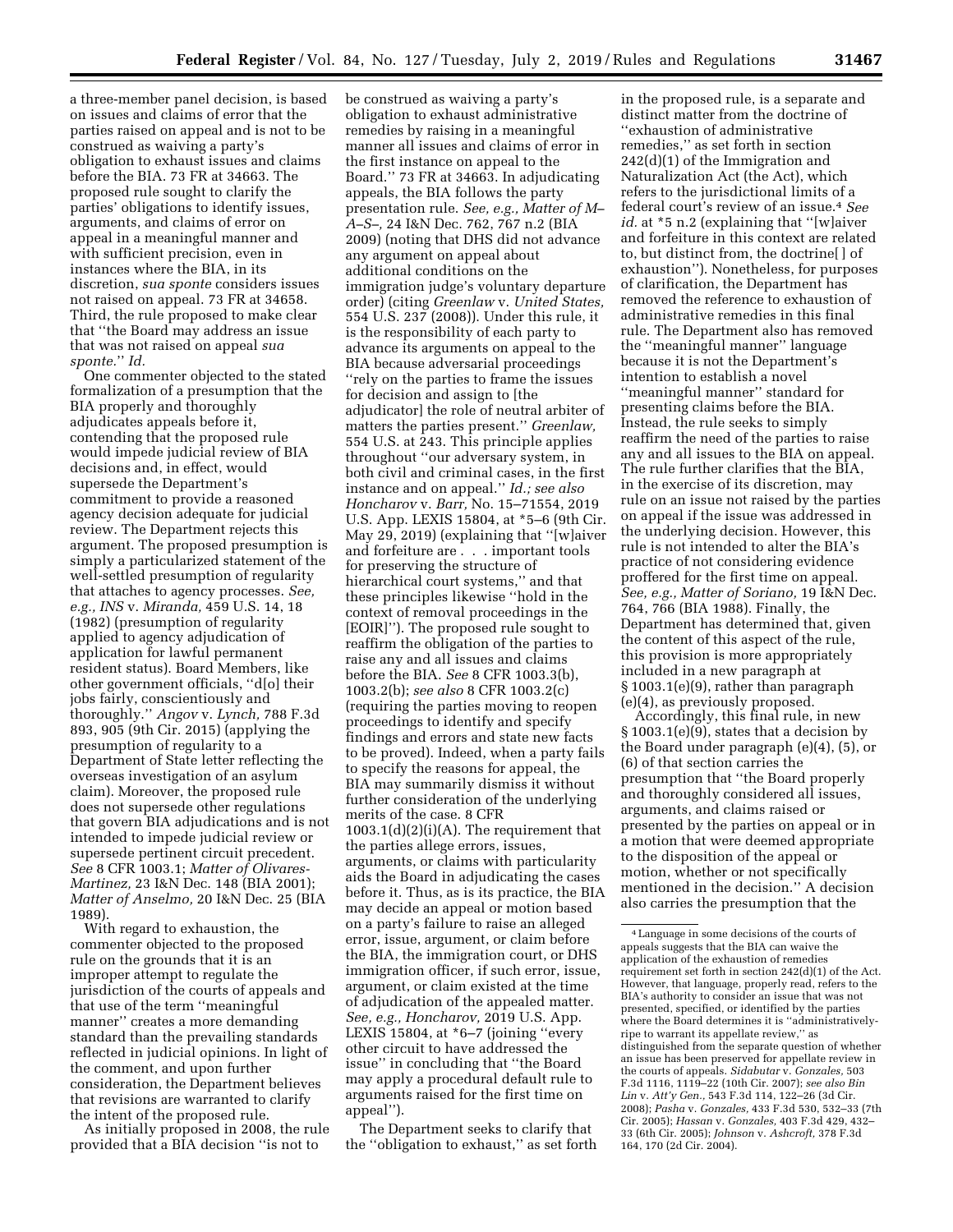BIA did not need to consider any issue, argument, or claim not raised or presented by the parties on appeal or in the motion.

In addition to the issues discussed above, one commenter contended that the provision authorizing the BIA to consider issues *sua sponte* authorizes violations of the BIA's review standards and permits the BIA to engage in factfinding in violation of regulatory or court rules. The commenter argued that allowing the BIA to consider issues *sua sponte* would ''empower the BIA to provide the reasoning missing from an Immigration Judge's opinion so long as the issue was somehow presented before the Immigration Judge.''

The commenter misunderstands the purpose of the rule. This rule is not intended to undermine the fact-finding authority or to supplement the factfinding of the immigration judge. Rather, this rule is intended to allow the BIA to resolve issues, when necessary or appropriate, to ensure proper and thorough review of the appeal or motion before it, to provide guidance on the interpretation of the immigration laws and regulations, or to address recurring legal, procedural, and factual issues. Lastly, this provision permits the BIA to address the conduct of immigration judges when appropriate and where such issues were not raised by the parties.

Thus, the BIA must have the tools and flexibility to properly adjudicate the appeals and motions before it. The Department agrees with the commenter that there should be a vehicle by which parties, in appropriate cases, may be provided an opportunity to address dispositive issues the BIA wishes to consider *sua sponte* before the BIA renders a decision. For this reason, the final rule permits the BIA to set a supplementary briefing schedule where it chooses to consider an issue not raised by the parties in its discretion by stating, in  $\S 1003.1(e)(9)$ , that in any decision under paragraph (e)(5) or (6) of that section, ''the Board may rule, in the exercise of its discretion as provided under this part, on any issue, argument, or claim not raised by the parties, and the Board may solicit supplemental briefing from the parties on the issue(s) to be considered before rendering a decision.''

## *C. Three-Member Panel Decisions*

The 2008 proposed rule sought to improve the BIA's review of complex and problematic cases by expanding the criteria for three-member decisions under 8 CFR 1003.1(e)(6). The public comments that addressed this provision

supported the decision to expand the criteria.

The proposed rule added a seventh criterion that would have allowed a BIA member, in the exercise of discretion, to refer a case to a three-member panel when the case presents a "complex, novel, or unusual issue of law or fact.'' *See* 73 FR at 34663. Upon further consideration, the Department is revising this criterion to state that a BIA member may refer a case for threemember review ''to resolve a complex, novel, unusual, or *recurring* issue of law or fact.'' (Emphasis added.) Addition of the word ''recurring'' recognizes that the BIA is in the best position to identify issues that are recurring nationwide. Such issues may not result in inconsistent decisions among immigrations judges or rise to the level of ''major national import,'' *see* 8 CFR 1003.1(e)(6)(i), (iv), yet immigration judges, attorneys, respondents, and the federal courts still might benefit from guidance from the BIA on how to address such recurring issues. Allowing for referral to a three-member panel will result in enhanced review and analysis and perhaps publication of a precedent decision to provide nationwide guidance, if necessary.

Accordingly, the final rule adopts the proposal to expand the criteria to allow for referral to a three-member panel. This final rule amends 8 CFR 1003.1(e)(6) by adding a new paragraph (vii) to allow assignment to a threemember panel for review when there is a '' need to resolve a complex, novel, unusual, or recurring issue of law or fact.''

# *D. Publication of Precedent Decisions*

One comment, which was endorsed by another commenter, expressed concern with the proposal to authorize a vote by three-member panels on whether to issue precedent decisions. The comment stated that the proposal is unnecessary, ripe for possible misuse, and lacking in adequate oversight and guarantees of uniformity. The comment stated that it would be a mistake to allow two permanent members of the BIA to issue a precedent decision without first obtaining approval of a majority of permanent BIA members. The comment reasoned that the proposed regulation allows only for notice to other members of the BIA; that there is nothing in the supplemental information to indicate that the existing system is burdensome or unworkable; and that the change will result in increased numbers of precedent decisions. The comment concluded that the BIA is currently issuing an adequate number of decisions and that the courts

are demonstrating appropriate deference to the BIA. In general, the Department agrees with these comments and has decided not to adopt the proposal to allow the BIA to issue precedent decisions by majority vote of permanent members of a three-member panel.

Although the number of BIA precedent decisions has varied from year to year, the Board has averaged nearly 29 precedent decisions each year over the last 14 years, and it has issued fewer than 23 precedent decisions only once, in 2005, when it issued 11. Consequently, it does not appear that the Board's current process for precedent decisions is unworkable or has inhibited it from providing necessary guidance through published decisions. In short, the Department has determined that the process currently in place for BIA's designation and publication of precedent decisions is appropriate and adequate.

Under this process, the BIA will continue to publish its precedent decisions as three-member panel decisions through the process of a majority vote of permanent members of the BIA and not, as initially proposed, by majority vote of the permanent BIA members assigned to a three-member panel. Adopting the proposed change would be counterproductive and inefficient, creating a greater likelihood of inconsistency among BIA member panels involving similar cases and issues that could be potentially selected for publication. Such potential for greater inconsistency and lack of uniformity among the panel decisions selected for publication would be further amplified by a recent regulation increasing the size of the BIA from 17 to 21 members. *See Expanding the Size of the Board of Immigration Appeals,* 83 FR 8321 (Feb. 27, 2018). Moreover, the mechanism for resolving this issue, considering a case *en banc,* does not substantively differ from the current procedure in which Board members vote *en banc* to publish a decision as precedent. Thus, the proposed change would simply add an additional level of process in order to ultimately achieve a similar result as the current process.

The BIA, as an appellate body and the highest administrative tribunal interpreting immigration law, is charged with, *inter alia,* providing clear and uniform guidance across the country in applying and interpreting immigration law. Ensuring that only the majority of permanent BIA members vote on and select cases to serve as precedent will continue to provide an invaluable safeguard against unnecessary and potentially conflicting outcomes in cases under the BIA's review. Moreover,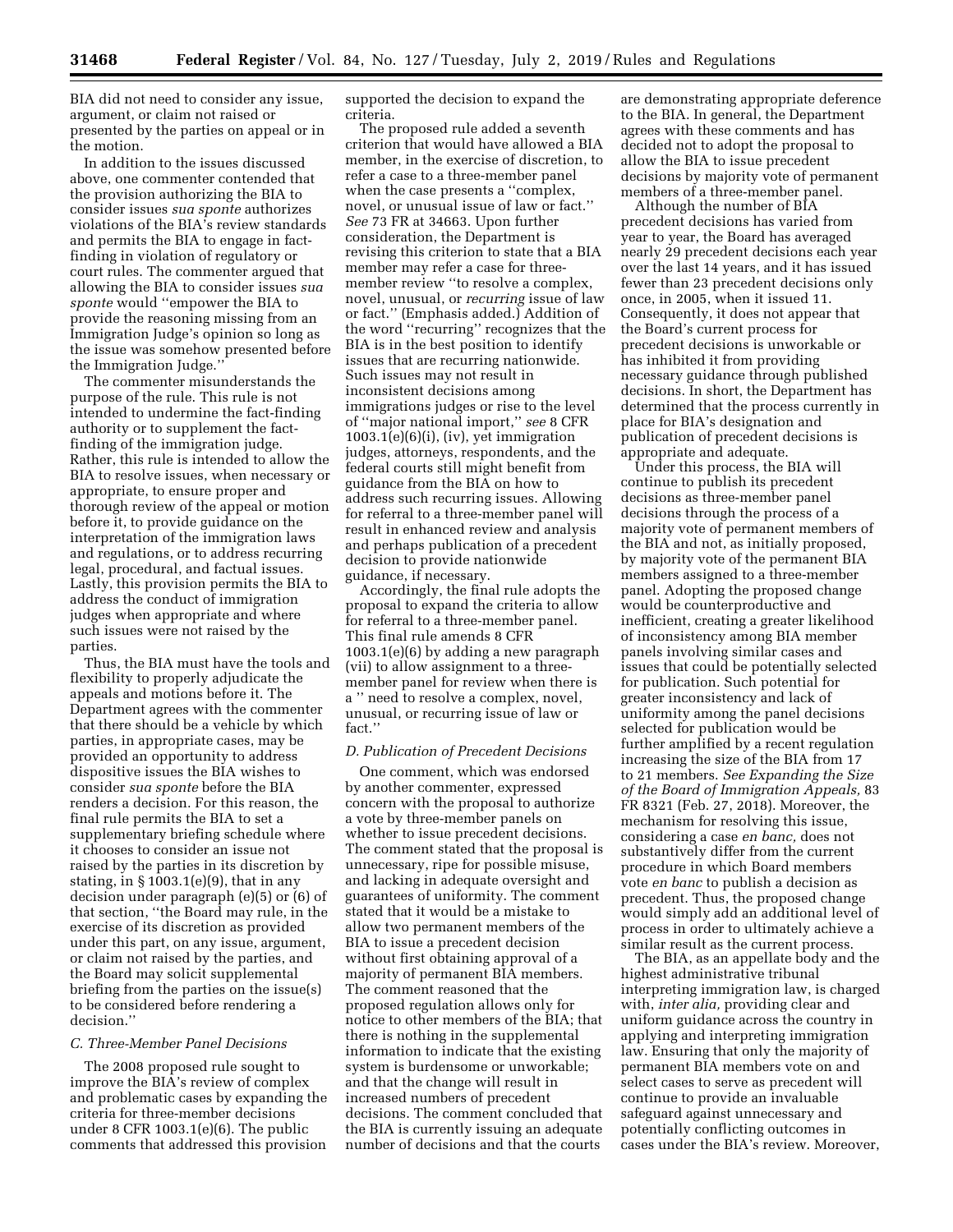the participation of all BIA members in the precedent decision selection and voting process is essential to the efficient and collaborative function of the BIA. This final rule therefore does not adopt the proposal to allow the BIA to issue precedent decisions by majority vote of permanent members of threemember panels.

The Department did not receive any comments on the criteria for publication, in § 1003.1(g)(3)(i) through (vi) of the proposed rule, and adopts this provision with only one change. In addition to the standard in the proposed rule for a decision that ''modifies or clarifies a rule of law or prior precedent,'' the final rule also includes a reference to a decision that ''distinguishes'' a rule of law or prior precedent. This standard will allow the BIA to not only consider whether publication of a decision that ''modifies, clarifies, or distinguishes'' a rule of law or prior precedent is necessary to maintain consistency and uniformity, but also to consider whether a choice not to publish a decision that could potentially be seen as clarifying or distinguishing a prior precedent may result in a lack of clear guidance to immigration judges and parties as to the proper course to follow in other cases because an unpublished decision by the BIA is not binding in other cases.

As discussed above, the Attorney General expects that the BIA will continue to exercise its authority to issue precedent decisions as widely as is practicable to promote the consistency and uniformity of adjudications and to provide authoritative nationwide guidance to the immigration judges, the government, the respondents in immigration proceedings, petitioners for certain alien relatives, members of the immigration bar, and the federal courts with respect to the interpretation of ambiguous provisions of the immigration statutes and regulations and recurring legal, procedural, and factual issues arising in the adjudication of cases before the immigration judges, the U.S. Citizenship and Immigration Services, and the BIA.

# *E. Review of Decisions Involving Recognition and Accreditation*

Although the regulations transferring responsibility for the recognition and accreditation program clarified the new designation of officials responsible for issuing decisions in those cases,<sup>5</sup> the

prior regulatory changes did not address the precedential nature of any such decisions going forward, leaving EOIR without any specified authority to continue to issue precedent decisions to provide guidance in these cases. This oversight was unintentional, and EOIR continues to maintain that precedential guidance in recognition and accreditation cases is important, especially now that the BIA no longer issues the decisions in those cases. *See*  8 CFR 1292.18. The revisions to this part are matters relating to agency management or personnel and impose no burdens on the public. Further, although the Attorney General maintains plenary authority over immigration matters handled by EOIR, the transfer of oversight responsibility for the recognition and accreditation program from the BIA to OLAP did not include a specific mechanism for the referral of recognition and accreditation cases for review by the Attorney General.

For these reasons, the final rule corrects an oversight regarding precedent decisions involving EOIR's recognition and accreditation program. This correction, which is a logical outgrowth of the broader review of the BIA's use of precedent in the 2008 proposed rulemaking, allows for the continued publication of precedent decisions pertaining to recognition and accreditation, even though those decisions are no longer issued by the BIA. The final rule also corrects a related oversight by reestablishing an explicit mechanism for decisions involving recognition and accreditation to be referred to the Attorney General now that they are no longer adjudicated by the BIA.

## **IV. Regulatory Requirements**

# *A. Regulatory Flexibility Act*

Pursuant to the Regulatory Flexibility Act, the Attorney General certifies that this rule will not have a significant economic impact on a substantial number of small businesses or small governmental entities. This rule is related to agency organization and management of cases pending before the immigration judges and the Board. Accordingly, the preparation of a Regulatory Flexibility Analysis is not required.

# *B. Unfunded Mandates Reform Act of 1995*

This rule will not result in the expenditure by State, local, and tribal governments, in the aggregate, or by the private sector, of \$100 million or more in any one year, and it will not significantly or uniquely affect small governments. Therefore, no actions were deemed necessary under the provisions of the Unfunded Mandates Reform Act of 1995.

## *C. Congressional Review Act of 1996*

This rule is not a major rule as defined by section 251 of the Congressional Review Act, 5 U.S.C. 804. This rule will not result in an annual effect on the economy of \$100 million or more; a major increase in costs or prices; or significant adverse effects on competition, employment, investment, innovation, or on the ability of United States-based enterprises to compete with foreign-based enterprises in domestic and export markets.

# *D. Executive Orders 12866, 13563, and 13771 (Regulatory Review)*

Executive Orders 12866 and 13563 direct agencies to assess all costs and benefits of available regulatory alternatives and, if regulation is necessary, to select regulatory approaches that maximize net benefits (including potential economic, environmental, public health and safety, and other advantages; distributive impacts; and equity). Executive Order 13563 emphasizes the importance of using the best available methods to quantify costs and benefits, reducing costs, harmonizing rules, and promoting flexibility. Executive Order 13771 directs agencies to reduce regulation and control regulatory costs and, for all qualifying regulations, to identify at least two existing regulations for elimination.

This rule has been drafted in accordance with the principles of Executive Order 12866, section 1(b), and Executive Order 13563. Although the notice of proposed rulemaking in 2008 proposed changes to the AWO process, the final regulation does not adopt those changes and does not actually change any part of the AWO process nor amend the portions of 8 CFR  $1003.1(e)(4)$ relating to AWOs. Consequently, there is no expected increase in the use of AWOs due to the final regulation.

Although the use of AWOs is not expected to increase as a result of the final regulation, the Department acknowledges that the final rule may nonetheless raise novel legal or policy issues. The Department thus considers

<sup>5</sup>The OLAP Director adjudicates initial applications for recognition or accreditation, adjudicates requests for renewal of recognition or accreditation, and makes determinations on administrative termination of recognition or accreditation; he also adjudicates requests for

reconsideration of any of these decisions. 8 CFR 1292.13, 1292.16, 1292.17. The EOIR Director adjudicates requests to review the reconsideration decisions of the OLAP Director. 8 CFR 1292.18.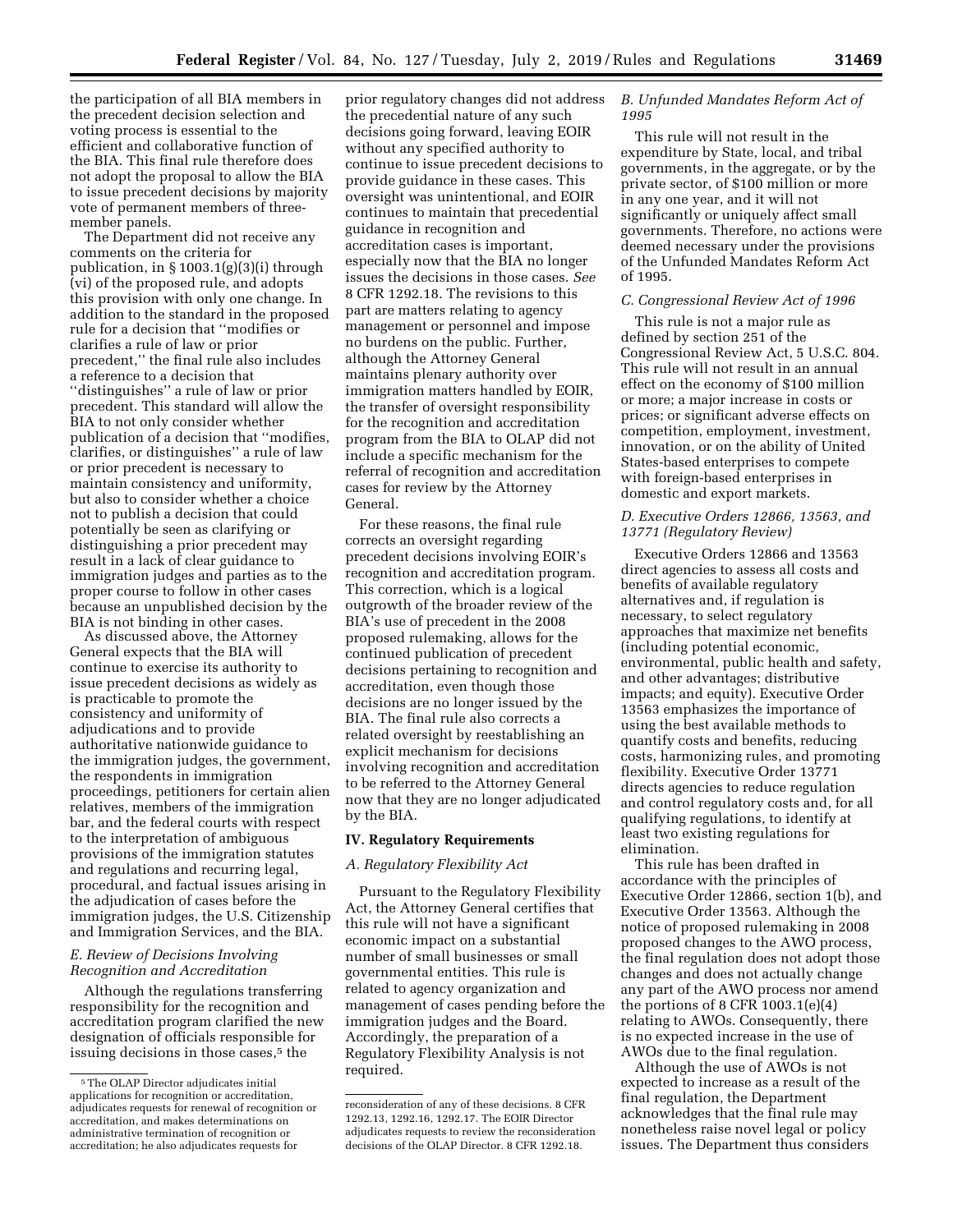the rule to be a ''significant regulatory action'' under section 3(f)(4) of Executive Order 12866, and the regulation has accordingly been submitted to the Office of Management and Budget for review.

Finally, this rule is exempt from the requirements of Executive Order 13771 because this rule concerns regulations related to agency organization, management, or personnel. The final rule is an internal rule of procedure that relates to the management of immigration cases on appeal. It does not alter any substantive rights, and it conforms to existing directives on the efficient management and disposition of cases. Accordingly, it does not impose any additional costs on the processing of cases on appeal.

# *E. Executive Order 13132 (Federalism)*

This rule will not have substantial direct effects on the States, on the relationship between the national government and the States, or on the distribution of power and responsibilities among the various levels of government. Therefore, in accordance with section 6 of Executive Order 13132, this rule does not have sufficient federalism implications to warrant preparation of a federalism summary impact statement.

# *F. Executive Order 12988 (Civil Justice Reform)*

This rule has been prepared in accordance with the standards in sections 3(a) and 3(b)(2) of Executive Order 12988.

## *G. Paperwork Reduction Act*

This rule is exempt from the requirements of the Paperwork Reduction Act because it does not create any information collection requirements.

# **List of Subjects**

#### *8 CFR Part 1003*

Administrative practice and procedure, Aliens, Immigration, Legal services, Organization and functions (Government agencies).

# *8 CFR Part 1292*

Administrative practice and procedure, Immigration, Lawyers, Referrals, Precedent decisions.

Accordingly, for the reasons set forth in the preamble, 8 CFR parts 1003 and 1292 are amended as follows:

# **PART 1003—EXECUTIVE OFFICE FOR IMMIGRATION REVIEW**

■ 1. The authority citation for part 1003 continues to read as follows:

**Authority:** 5 U.S.C. 301; 6 U.S.C. 521; 8 U.S.C. 1101, 1103, 1154, 1155, 1158, 1182, 1226, 1229, 1229a, 1229b, 1229c, 1231, 1254a, 1255, 1324d, 1330, 1361, 1362; 28 U.S.C. 509, 510, 1746; sec. 2 Reorg. Plan No. 2 of 1950; 3 CFR, 1949–1953 Comp., p. 1002; section 203 of Pub. L. 105–100, 111 Stat. 2196–200; sections 1506 and 1510 of Pub. L. 106–386, 114 Stat. 1527–29, 1531–32; section 1505 of Pub. L. 106–554, 114 Stat. 2763A– 326 to –328.

■ 2. Section 1003.1 is amended:

■ a. In paragraph (e)(6)(iii), by removing ''the Service'' and adding in its place ''DHS'';

 $\blacksquare$  b. In paragraph (e)(6)(v), by removing ''or'';

 $\blacksquare$  c. In paragraph (e)(6)(vi), by removing ''the Service'' and adding in its place ''DHS'' and by removing the period at the end and adding in its place ''; or'';

■ d. By adding paragraphs (e)(6)(vii) and (e)(9); and

■ e. By revising paragraph (g).

The additions and revision read as follows:

### **§ 1003.1 Organization, jurisdiction, and powers of the Board of Immigration Appeals.**

- \* \* \* \* \*
	- (e) \* \* \*
	- $(6) * * * *$

(vii) The need to resolve a complex, novel, unusual, or recurring issue of law or fact.

\* \* \* \* \* (9) The provisions of paragraphs  $(e)(4)(i)$  and  $(e)(5)$  and  $(6)$  of this section are internal agency directives for the purpose of efficient management and disposition of cases pending before the Board and are not intended to create any substantive or procedural rights to a particular form of Board decision. A decision by the Board under paragraph  $(e)(4)$ ,  $(5)$ , or  $(6)$  of this section carries the presumption that the Board properly and thoroughly considered all issues, arguments, and claims raised or presented by the parties on appeal or in a motion that were deemed appropriate to the disposition of the appeal or motion, whether or not specifically mentioned in the decision. A decision by the Board under paragraph (e)(4), (5), or (6) also carries the presumption that the Board did not need to consider any issue, argument, or claim not raised or presented by the parties on appeal or in a motion to the Board. In any decision under paragraph (e)(5) or (6) of this section, the Board may rule, in the exercise of its discretion as provided under this part, on any issue, argument, or claim not raised by the parties, and the Board may solicit supplemental briefing from the parties on the issues to

be considered before rendering a decision.

\* \* \* \* \* (g) *Decisions as precedents*—(1) *In general*. Except as Board decisions may be modified or overruled by the Board or the Attorney General, decisions of the Board and decisions of the Attorney General are binding on all officers and employees of DHS or immigration judges in the administration of the immigration laws of the United States.

(2) *Precedent decisions.* Selected decisions designated by the Board, decisions of the Attorney General, and decisions of the Secretary of Homeland Security as provided in paragraph (h)(2)(i) of this section will be published and serve as precedents in all proceedings involving the same issue or issues.

(3) *Designation of precedents.* By majority vote of the permanent Board members, or as directed by the Attorney General or his designee, selected decisions of the Board issued by a threemember panel or by the Board *en banc*  may be designated to be published and to serve as precedents in all proceedings involving the same issue or issues. In determining whether to publish a precedent decision, the Board may take into account relevant considerations, in the exercise of discretion, including among other matters:

(i) Whether the case involves a substantial issue of first impression;

(ii) Whether the case involves a legal, factual, procedural, or discretionary issue that can be expected to arise frequently in immigration cases;

(iii) Whether the issuance of a precedent decision is needed because the decision announces a new rule of law, or modifies, clarifies, or distinguishes a rule of law or prior precedent;

(iv) Whether the case involves a conflict in decisions by immigration judges, the Board, or the federal courts;

(v) Whether there is a need to achieve, maintain, or restore national uniformity of interpretation of issues under the immigration laws or regulations; and

(vi) Whether the case warrants publication in light of other factors that give it general public interest.

\* \* \* \* \*

# **PART 1292—REPRESENTATION AND APPEARANCES**

■ 3. The authority citation for part 1292 continues to read as fol1ows:

**Authority:** 8 U.S.C. 1103, 1362.

■ 4. In § 1292.18, add paragraphs (c) and (d) to read as follows: